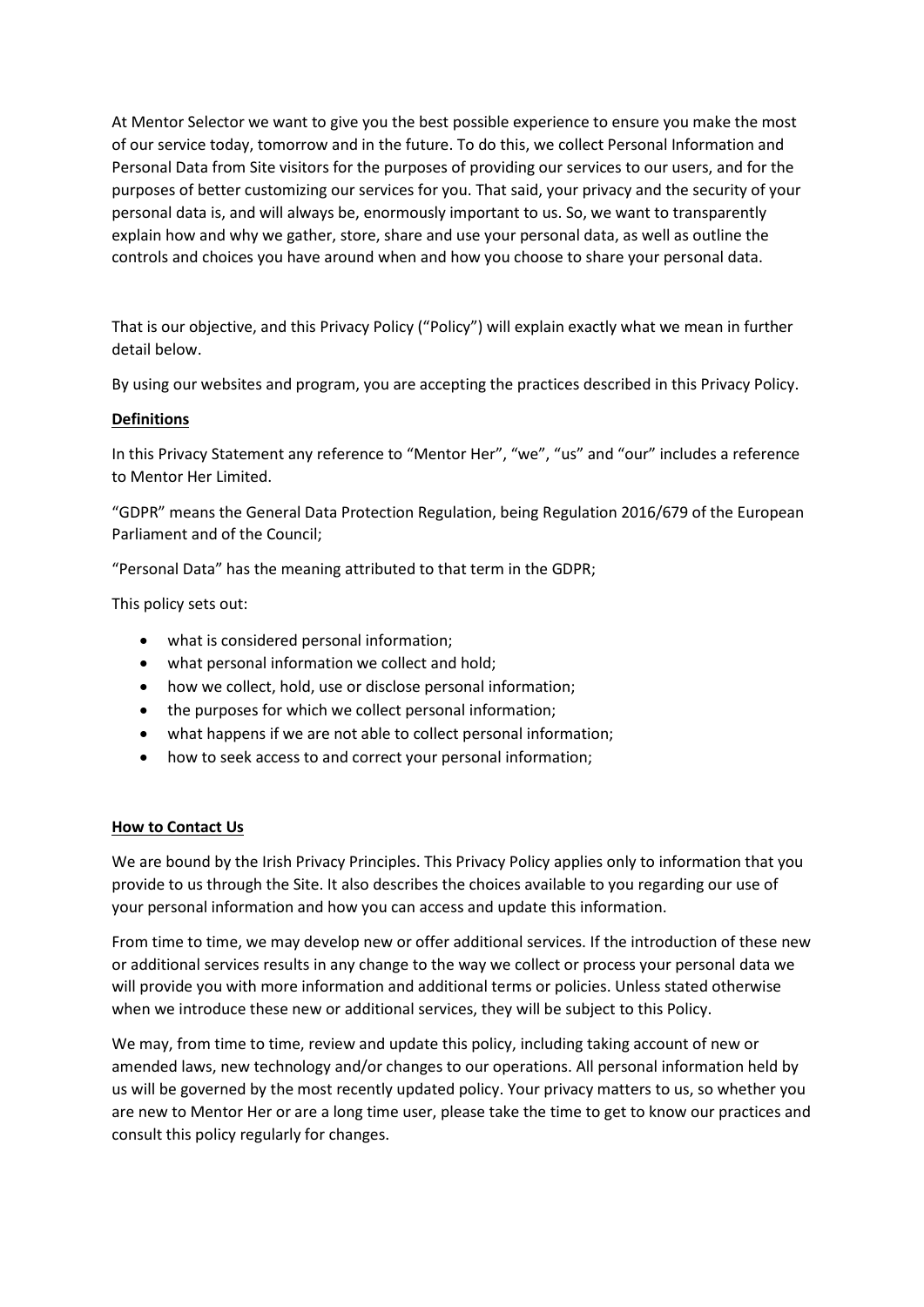### **WHAT IS PERSONAL INFORMATION**

. In general terms, it is any information that can be used to personally identify you. This may include (but is not limited to) your name, age, gender, postcode and contact details (including phone numbers and email addresses) and your job title, industry or company name, Mentee/Mentor preferences. We do not store credit card information on the site, this is processed only through the online Stripe portal. If the information we collect personally identifies you, or you are reasonably identifiable from it, the information will be considered personal information.

### **WHAT PERSONAL INFORMATION DO WE COLLECT AND HOLD**

We may collect personal information including but not limited to: name; mailing or street address;

email address; telephone number; age or birth date; profession, occupation or job title; occupational history; educational history; details of the products and services you have purchased from us or which you have enquired about, together with any additional information necessary to deliver those products and services and to respond to your enquiries; any additional information relating to you that you provide to us directly through our website or indirectly through use of our website or online presence through our representatives or otherwise; information you provide to us through our website, customer surveys or information collected by our representatives from time to time. We will use this personal data either where you have provided your consent to the third party or to Mentor Her to that data sharing taking place or where Mentor Her has a legitimate interest to use the personal data in order to provide you with our products and services.

### COOKIES & IP ADDRESSES

We use cookies to measure traffic patterns, to determine which areas of our websites have been visited, and to measure transaction patterns in the aggregate. We use this to research our users' habits so that we can improve our online offerings and services. If you do not wish to receive cookies, you can set your browser so that your computer does not accept them. If you do not accept cookies however, you may not be able to access or view all elements of the Site or all functionality of the Services. We may also collect anonymous data (which is not personal information) relating to your activity on our websites (including IP addresses) via cookies, or we may collect information from you in response to a survey. We generally use this information to report statistics, analyse trends, administer our services, diagnose problems and target and improve the quality of our products and services. To the extent this information does not constitute personal information because it does not identify you or anyone else.

### HOW WE COLLECT PERSONAL INFORMATION

We collect your personal information directly from you unless it is unreasonable or impractical to do so. We do this in ways including through your access and use of our website, apps or sending messages to us; during conversations between you and our representatives; and when you complete an application. We may also collect personal information from third parties including: law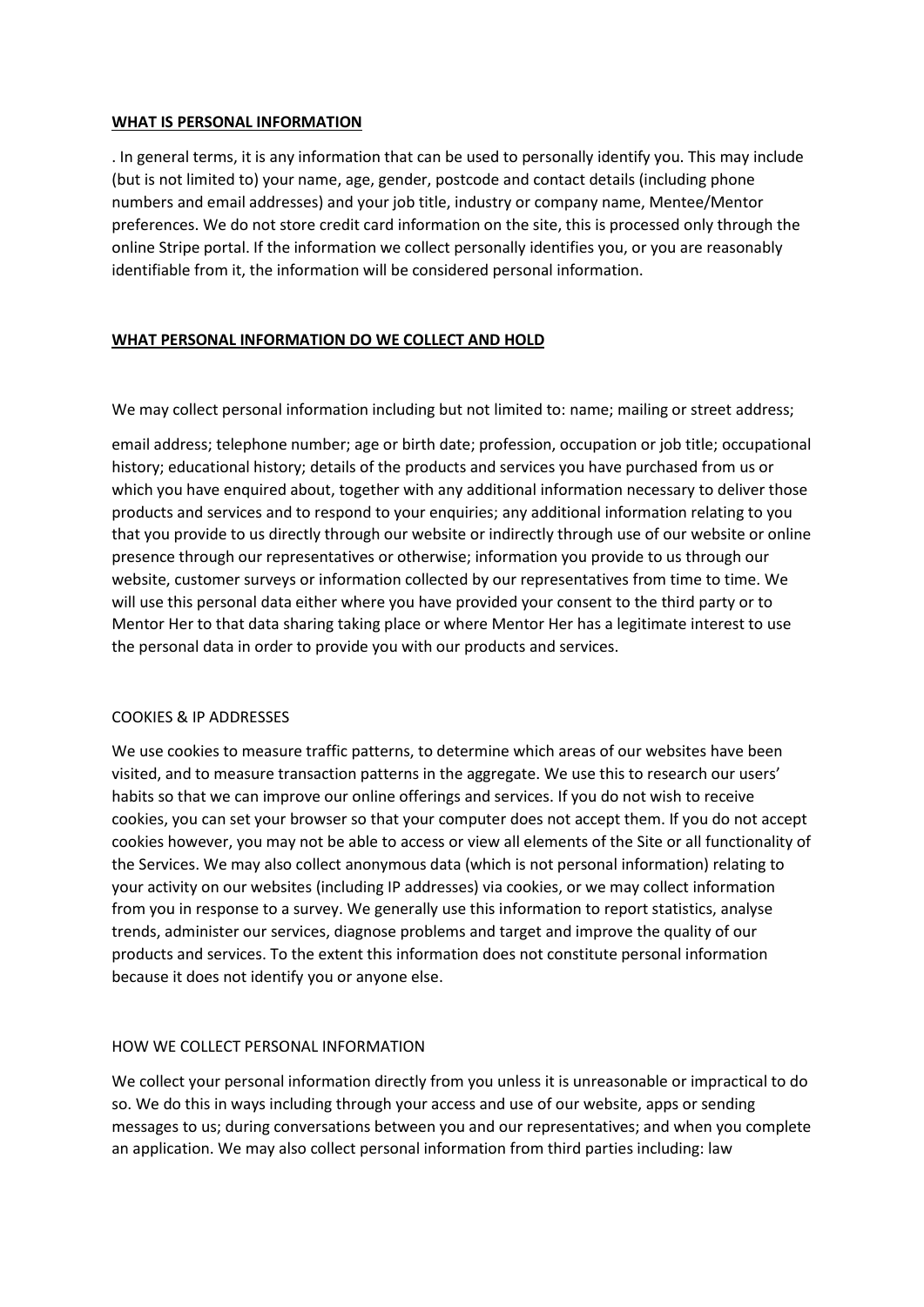enforcement agencies and other government entities; advertisers; mailing lists; contractors and business partners.

### WHY DO WE COLLECT, HOLD, USE AND DISCLOSE PERSONAL INFORMATION

The primary purpose for which we collect information about you is to enable us to perform our business activities and functions and to provide best possible quality of customer service. We must use your personal information to create your Mentee Shortlist to match like with like. We collect, hold, use and disclose your personal information for the following purposes: to provide products and services to you; to provide you with news, information or advice about our existing and new products, events, services and Mentors; to communicate with you including by email, mail or telephone; to manage and enhance our products and services; to personalise and customise your experience; to provide you with access to protected areas of our websites; to conduct competitions or promotions on behalf of Mentor Her and selected third parties to verify your identity; to provide business data to third parties; to conduct business processing functions for operation of our websites or our business; for our administrative, marketing (including direct marketing), promotional, planning, product/service development, quality control and research purposes, or those of our contractors or external service providers; to provide your updated personal information to us. If you register to use the Services as a Mentee your billing information including billing address and credit card details, and personal contact details such as address and phone number is exclusively used via the online Stripe portal- this information is not retained by Mentor Her. If you provide links to information on other sites such as LinkedIn, we may include information from links provided, such as your LinkedIn profile. Mentor Her is under no obligation to keep a Mentor's profile up to date this is the responsibility of the Mentor.

If you decide to use Mentor Her to connect and/or video conference or text chat with a Mentor/Mentee online, you may share your Personal Information with the Mentor/Mentee with whom you connect and/or videoconference or text chat. In the Introduction to your Mentor/Mentee to schedule a Mentoring Session through, we will share your information as authorized by You with the applicable Mentor/Mentee in order to facilitate the scheduling or communication request. Additionally, if you chose to make any User Content available via the Services, we will share such User Content in accordance with the selections you make via the Services (including with Mentors/Mentees, as applicable). Any information you provide before participating in a Mentoring Session (e.g., information on what you'd like to cover in such Mentoring Session) may be shared with the applicable Mentor/Mentee via the Services in connection with your first name. We recommend that you guard your sensitive information.

To investigate any complaints about or made by you, or if we have reason to suspect that you are in breach of any of our terms and conditions or that you are or have been otherwise engaged in any unlawful activity; and/or as required or permitted by any law (including the Privacy Act).

Your personal information will not be shared, sold, rented or disclosed other than as described in this Privacy Policy.

We are committed to protecting our users' personal data. We implement appropriate technical and organizational measures to help protect the security of your personal data; however, please note that no system is ever completely secure. Information which we hold for you is stored on secure servers.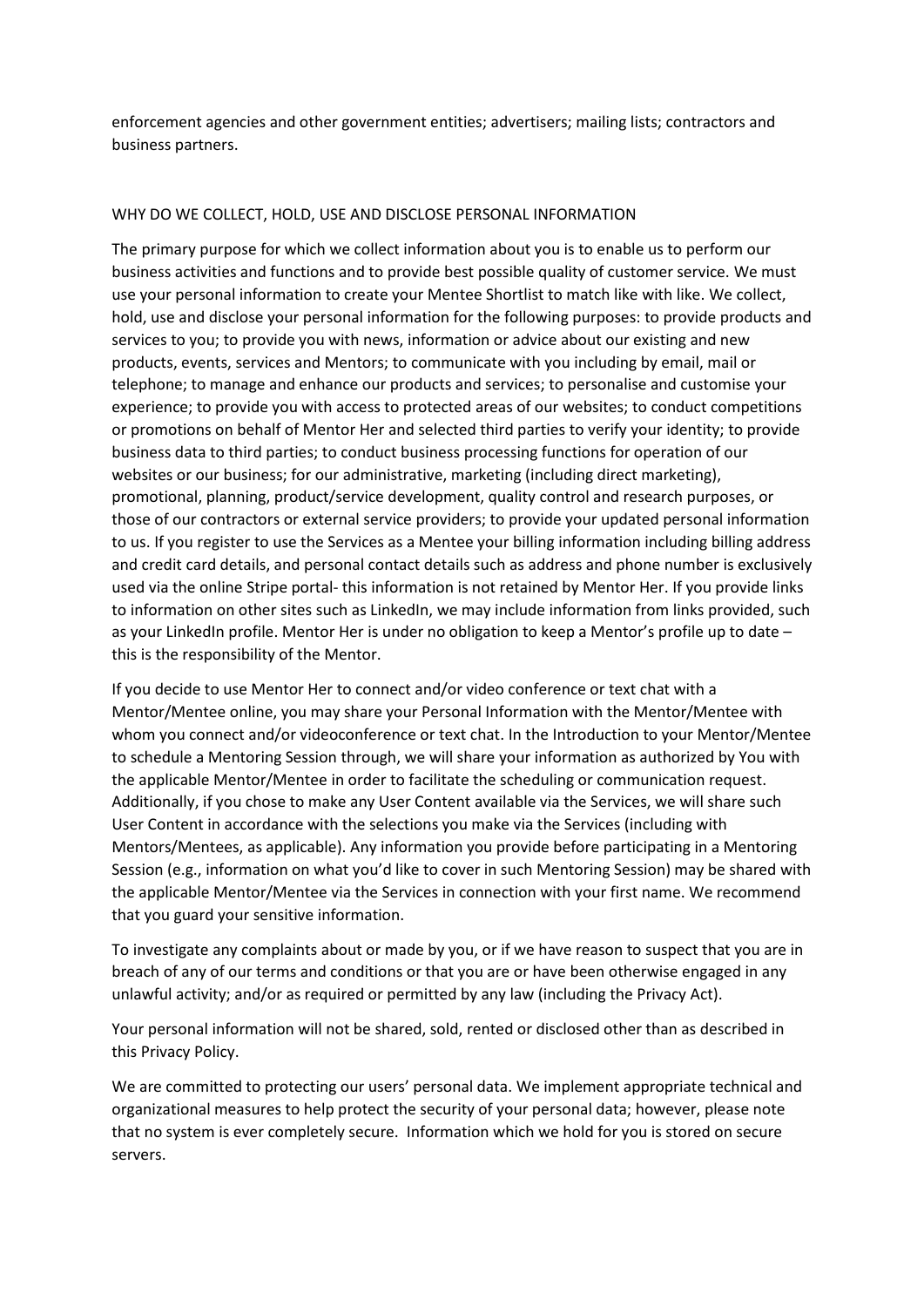In addition, our employees and the contractors who provide services related to our information systems are obliged to respect the confidentiality and privacy of any Personal Information held by Mentor Her. Except in the case of breaches of our obligations under the Privacy Act to protect your Personal Information, Mentor Her will not be held responsible for events arising from unauthorised access of your Personal Information.

In the event of a data breach, Mentor Her is committed to complying in all respects with the requirements of all European Privacy Laws and where required, the provisions of the GDPR. You can also play an important role in keeping your Personal Information secure, by maintaining the confidentiality of any password and accounts used on the Site. Please notify is immediately if there is any unauthorised use of your account by any other Internet user, or any other breach of security relating to your account

### WHAT HAPPENS IF WE CAN'T COLLECT YOUR PERSONAL INFORMATION:

If you do not provide us with the personal information described in this policy, some or all of the following may happen: We may not be able to provide you with the products or services you requested, either to the same standard, or at all. We may not be able to provide you with information about products, services and Mentors that you may want, including information about discounts sales or special promotions; or We may be unable to tailor the content of our websites to your preferences and your experience of our websites may not be as enjoyable or useful.

As a Mentor, we may not be able to disclose your profile to any Mentee.

# HOW DO WE DISCLOSE YOUR PERSONAL INFORMATION

We may disclose your personal information to If you are a Mentor, to potential Mentees; our employees, related bodies corporate, contractors or external service providers for the operation of our websites or our business, fulfilling requests by you, and otherwise provide products and services to you, including without limitation, web hosting providers, IT systems administrators, and professional advisers such as accountants, solicitors, business advisors and consultants; our existing or potential agents, business partners or joint venture entities or partners; our sponsors, or promoters of any competition that we conduct or promote via our services: specific third parties authorised by you to receive information held by us; the police, any relevant authority or enforcement body, or your Internet Service Provider or network administrator in our sole discretion, for example, if we have reason to suspect that you have committed a breach of any of our terms and conditions, or have otherwise been engaged in any unlawful activity, to protect the property and rights of Mentor Her or a third party, or if we reasonably believe that disclosure is necessary;

### SOCIAL MEDIA

Our Site includes Social Media Features, such as the Facebook Like button and Widgets, such as the Share this button or interactive mini-programs that run on our Site. These Features may collect your IP address, which page you are visiting on our Site, and may set a cookie to enable the Feature to function properly. Social Media Features and Widgets are either hosted by a third party or hosted directly on our Site. Your interactions with these Features are governed by the privacy policy of the company providing it.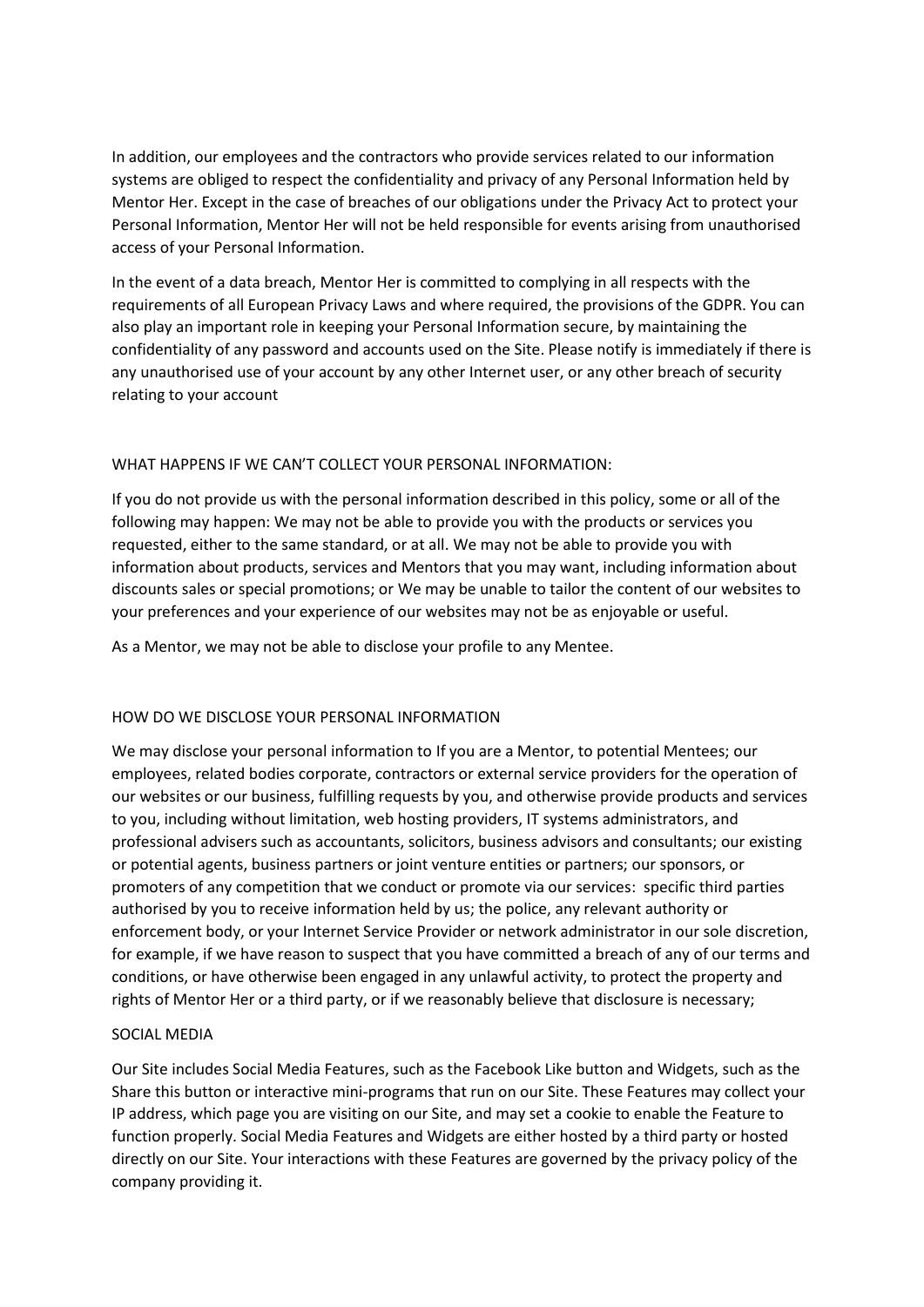### DIRECT MARKETING MATERIALS

We may send you direct marketing communications and information about products and services that we consider may be of interest to you. These communications may be sent in various forms, including mail, SMS or email, in accordance with applicable marketing laws, such as the Spam Act 2004 (Cth). If you indicate a preference for a method of communication, we will endeavour to use that method whenever practical to do so. In addition, at any time, you may opt-out of receiving marketing communications from us by contacting us (details below). We will then ensure that your name is removed from our mailing list. We do not provide your personal information to other organisations for the purposes of direct marketing unless expressly authorised by you. If you receive communications from us that you believe have been sent to you other than in accordance with this policy, or in breach of any law, please contact us using the details provided below.

# ACCESSING, CORRECTING OR DELETING YOUR PERSONAL INFORMATION

You may request access to any personal information we hold about you at any time by contacting us (details below). Where we hold information that you are entitled to access, we will try to provide you with suitable means of accessing it (for example, by mailing or emailing it to you. We will not charge for simply making a request and will not charge for making any corrections to your personal information. If you make an access request, we will ask you to verify your identity. There may be instances where we cannot grant you access to the personal information we hold. For example, we may need to refuse access if granting access would interfere with the privacy of others, or if it would result in a breach of confidentiality. If that happens, we will give you written reasons for any refusal.

If you believe that personal information we hold about you is incorrect, incomplete or inaccurate, then you may request us to amend it. We will consider if the information requires amendment. If we do not agree that there are grounds for amendment, then we will add a note to the personal information stating that you disagree with it.

If you completely delete all such information, then your Account may become deactivated. If you would like us to delete your Account in our system, please contact us at hello@Mentorher.ie with a request that we delete your Personal Information from our database. We will use commercially reasonable efforts to honour your request. We may retain an archived copy of your records as required by law or for legitimate business purposes. Mentor Her reserves the right to amend or delete any user's details and/or records if deemed necessary.

### HOW YOU CAN COMPLAIN ABOUT A BREACH OF PRIVACY

If you believe your privacy has been breached by us, have any questions or concerns about our Privacy Policy please, contact us using the contact information below and provide details of the incident so that we can investigate it. We will treat your requests or complaints confidentially. Our representative will contact you within a reasonable time after receipt of your complaint to discuss your concerns and outline options regarding how they may be resolved. We will aim to ensure that your complaint is resolved in a timely and appropriate manner.

Should you have any concerns in relation to Mentor Her's collection and/or processing of your Personal Data, then in addition to the process set out in the "Feedback and Complaints about